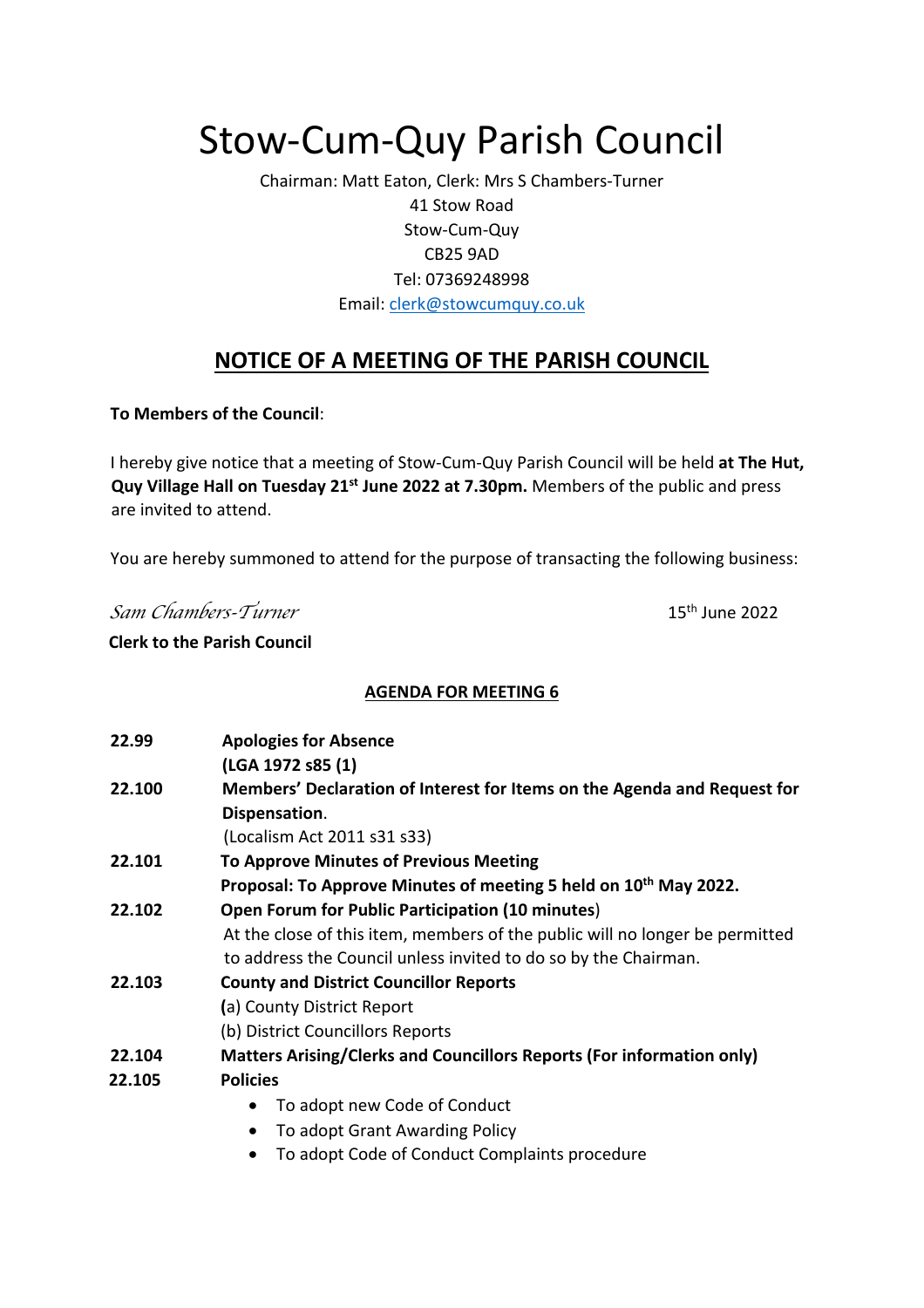|        | To adopt Employees Grievance Procedure<br>Publication Scheme.                                                  | To review and adopt Standing Orders, Financial Regulations and |  |  |  |  |
|--------|----------------------------------------------------------------------------------------------------------------|----------------------------------------------------------------|--|--|--|--|
| 22.106 | <b>Play Equipment Working Group</b>                                                                            |                                                                |  |  |  |  |
|        | To receive an update from Matt on status of forming a working group to<br>seek funding for new play equipment. |                                                                |  |  |  |  |
| 22.107 | <b>Trees and Biodiversity</b>                                                                                  |                                                                |  |  |  |  |
|        | To Consider forming a Trees and Biodiversity Group                                                             |                                                                |  |  |  |  |
|        | To discuss tree audit<br>$\bullet$                                                                             |                                                                |  |  |  |  |
|        | To discuss grass cutting contracts<br>$\bullet$                                                                |                                                                |  |  |  |  |
|        | To discuss recent meeting about grassed areas.                                                                 |                                                                |  |  |  |  |
| 22.108 | <b>Jubilee</b>                                                                                                 |                                                                |  |  |  |  |
|        | To discuss the accounts of the Jubilee celebrations.                                                           |                                                                |  |  |  |  |
|        | To propose settling Jubilee Accounts                                                                           |                                                                |  |  |  |  |
| 22.109 | <b>Land At Front of Vicarage Meadow</b>                                                                        |                                                                |  |  |  |  |
|        | To receive an update from Matt                                                                                 |                                                                |  |  |  |  |
| 22.110 | <b>Finances Including Approval of Payment of Outstanding Accounts.</b>                                         |                                                                |  |  |  |  |
|        | a. To note receipts                                                                                            |                                                                |  |  |  |  |
|        | Quy Fen Donation to Jubilee                                                                                    | £150.00                                                        |  |  |  |  |
|        | Macca Sales                                                                                                    | £40.00                                                         |  |  |  |  |
|        | b. To approve payments of June accounts.                                                                       |                                                                |  |  |  |  |

| <b>Method</b> | Payee            | Item                       | <b>Net</b> | <b>VAT</b> | <b>Total</b> |
|---------------|------------------|----------------------------|------------|------------|--------------|
|               |                  |                            |            |            |              |
| <b>CHQ</b>    | Mrs S Chambers-T | Clerk's Salary June        |            |            |              |
|               |                  | <b>Clerks Cost Payroll</b> |            |            |              |
| <b>CHQ</b>    | <b>CPL</b>       | April                      | £12.00     | £2.40      | £14.40       |
| <b>CHQ</b>    | <b>Huws Gray</b> | Paint for Bus Stop         | £14.90     | £2.98      | £17.88       |
| <b>CHQ</b>    | R Jakes          | Pavilion redecoration      | £300.00    | £0.00      | £300.00      |
| <b>CHQ</b>    | S Chambers-T     | <b>Health and Safety</b>   | £48.09     | £9.62      | £57.71       |
|               |                  | <b>Equipment Pavilion</b>  |            |            |              |
| <b>CHQ</b>    | S Chambers-T     | Go glass - Pavilion        | £33.69     | £6.78      | £40.67       |
| <b>CHQ</b>    | Zurich           | Insurance                  | £1600.44   | £0         | £1600.44     |

## c. **To approve bank reconciliation May 2022.**

## d. **To note balances of accounts**.

#### **22.111 Website**

• To discuss first draft of website

## **22.112 Pavilion**

• To discuss long term plan for pavilion and recreational ground.